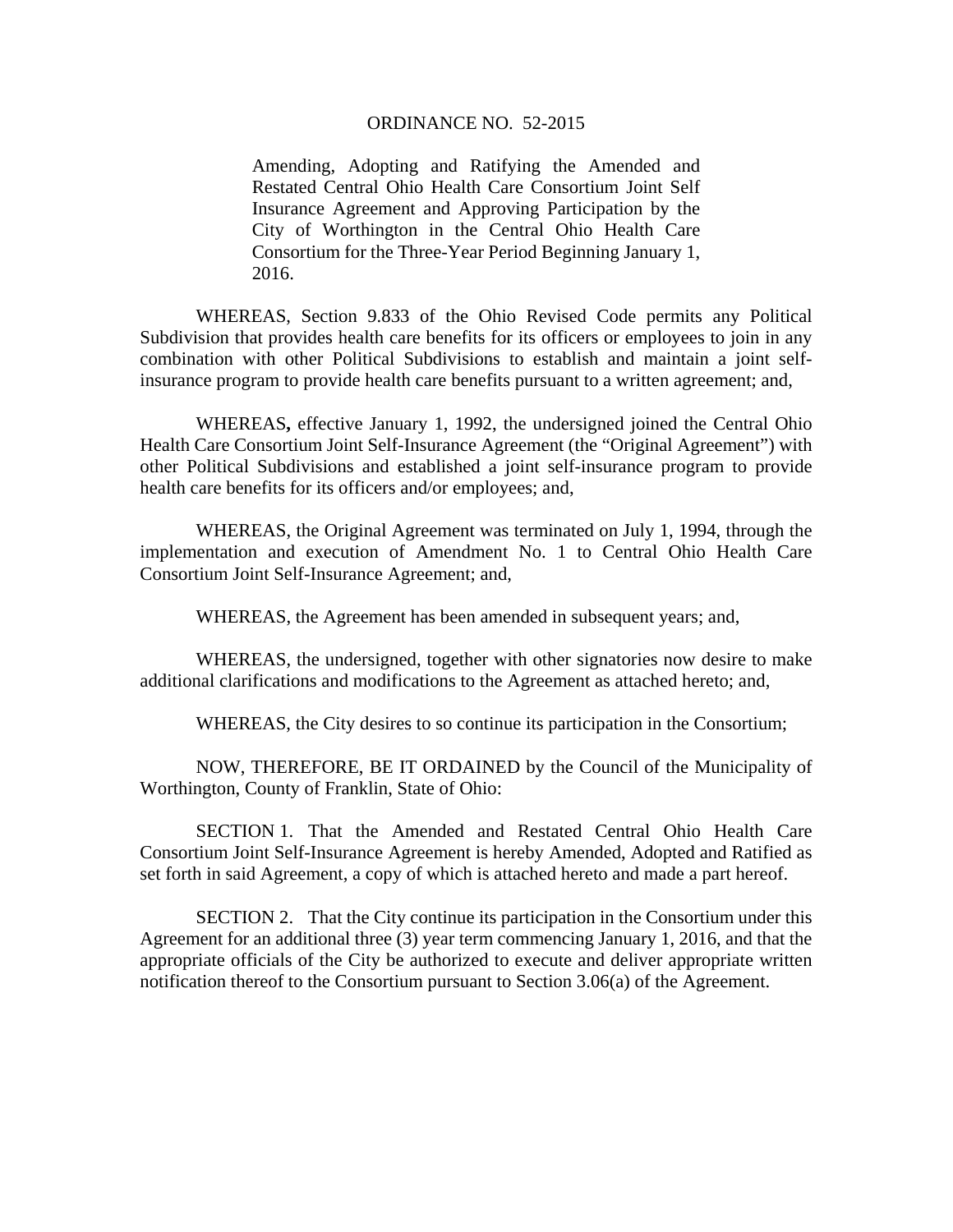#### ORDINANCE NO. 52-2015

SECTION 3. That notice of passage of this Ordinance shall be posted in the Municipal Administration Building, the Worthington Library, the Griswold Center and the Worthington Community Center and shall set forth the title and effective date of the Ordinance and a statement that the Ordinance is on file in the office of the Clerk of Council. This Ordinance shall take effect and be in force from and after the earliest period allowed by law and by the Charter of the City of Worthington, Ohio.

Passed December 14, 2015

 \_/s/ Bonnie D. Michael\_\_\_\_\_\_\_\_\_\_\_\_\_\_ President of Council

Attest:

\_\_/s/ Tanya Maria Word\_\_\_\_\_\_\_ P.H. December 14, 2015 Temporary Clerk of Council Effective January 6, 2016

Introduced December 7, 2015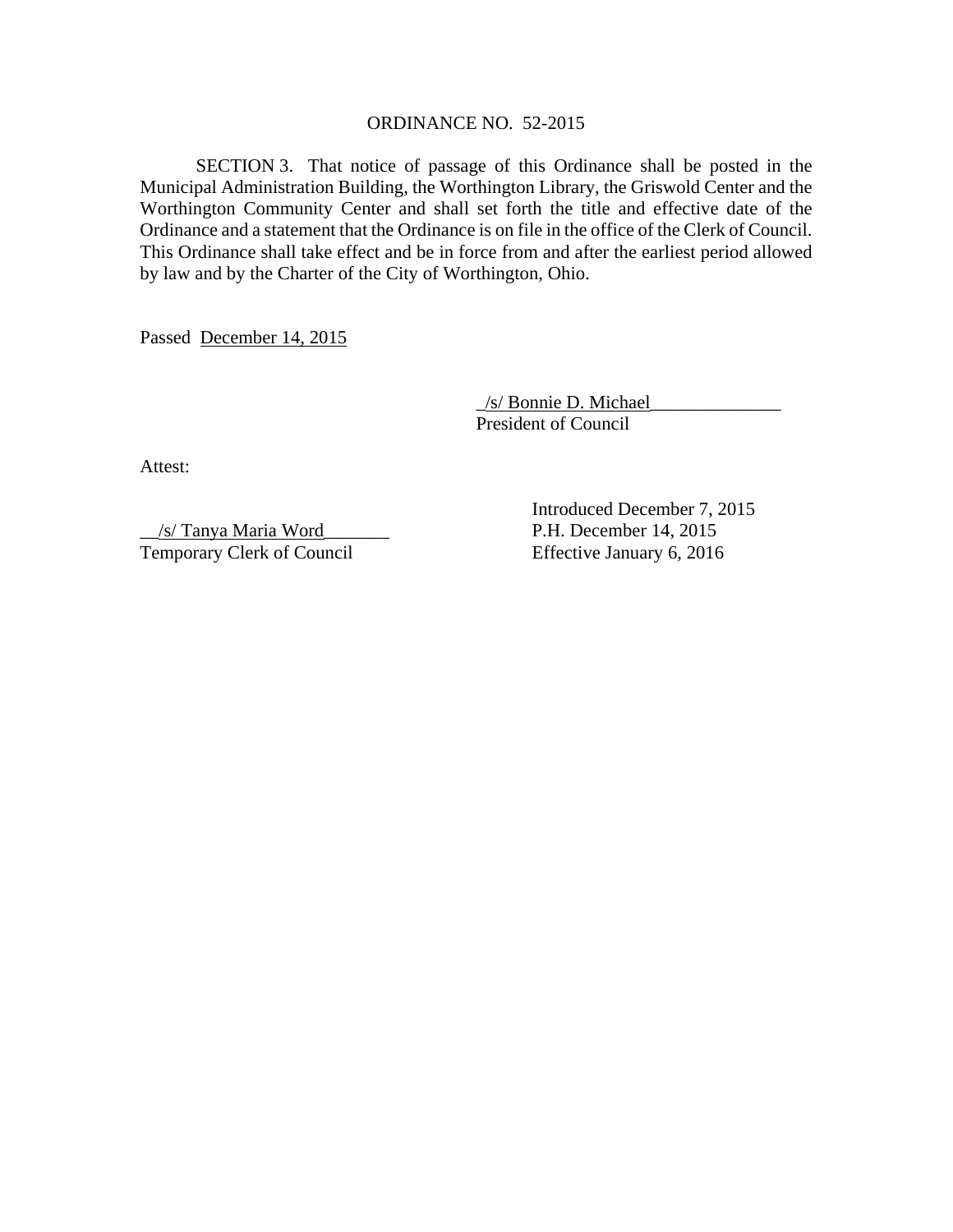## **AMENDED AND RESTATED CENTRAL OHIO HEALTH CARE CONSORTIUM JOINT SELF-INSURANCE AGREEMENT**

WHEREAS, Section 9.833 of the Ohio Revised Code permits any POLITICAL SUBDIVISION that provides health care benefits for its officers or employees to join in any combination with other POLITICAL SUBDIVISIONS to establish and maintain a joint self-insurance program to provide health care benefits pursuant to a written agreement;

WHEREAS**,** effective January 1, 1992, a number of POLITICAL SUBDIVISIONS joined together to form the Central Ohio Health Care Consortium Joint Self-Insurance Agreement with other POLITICAL SUBDIVISIONS and established a joint self-insurance program to provide health care benefits for its officers and/or employees;

WHEREAS, the ORIGINAL AGREEMENT was restated on July 1, 1994, through the implementation and execution of Amendment No. 1 to Central Ohio Health Care Consortium Joint Self-Insurance Agreement ("Amendment No. 1");

WHEREAS, in 1997, the MEMBERS of the POOL adopted Amendment No. 2 to Amendment No. 1 ("Amendment No. 2"), pursuant to which Sections 3.06(a) and 8.01(b) of Amendment No. 1 were amended;

WHEREAS, in 2000, the MEMBERS further amended Amendment No. 1 and Amendment No. 2 by replacing existing Section 6.03 with a new provision regarding the POOL CONTRIBUTION FACTOR; and

WHEREAS, in 2003, the MEMBERS further amended Amendments No. 1 and No 2 by modifying Section 7.01 Monthly Payments and Section 7.04 Assessments adding "Thereafter, payment is subject to a 5% penalty with the interest of 1½% per month or portion thereof"; and

WHEREAS, in 2006, the MEMBERS further amended Amendments No. 1 and No. 2 by modifying Section 3.05 and making other minor clarification modifications; and

WHEREAS, in 2009 the MEMBERS amended Amendments No. 1 and No. 2 by modifying Section 4.03 to add the BOARD office of Treasurer**;** by modifying Section 4.03 to add the Treasurer to the Executive Committee**;** by modifying Section 4.05 to create a Finance Committee**;** and by modifying Section 4.03 to eliminate the term limitation for BOARD Chairman; and

WHEREAS, the MEMBERS further desire to amend and restate the AGREEMENT to incorporate all prior and current amendments into one document and to modify the AGREEMENT to: 1) create a mandatory reserve and specify the method to determine and create the mandatory funding level; and 2) establish October  $1<sup>st</sup>$  as the MEMBER withdrawal deadline;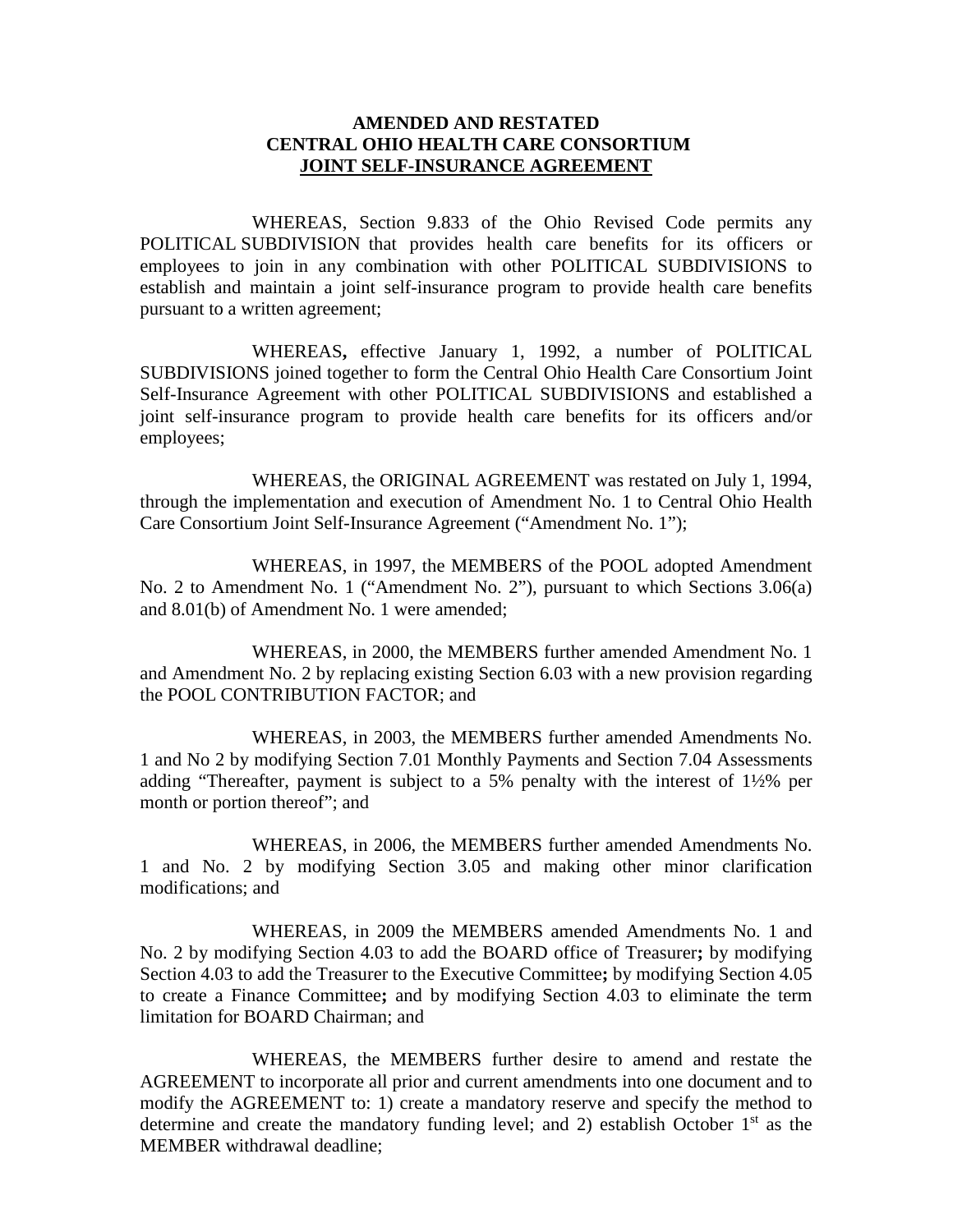NOW, THEREFORE, the undersigned agree as follows:

## **ARTICLE ONE NAME**

Section 1.01. Name. There is hereby created an unincorporated joint self-insurance program to be known as Central Ohio Health Care Consortium (the "POOL").

Section 1.02. Duration. The POOL shall have a perpetual duration and shall continue until terminated pursuant to this AGREEMENT. Health benefits coverage hereunder for FOUNDING MEMBERS initially commenced on January 1, 1992, immediately upon the termination of the health care coverage that previously was provided by Central Benefits Mutual Insurance Company.

Section 1.03. Legal Status. The POOL shall be deemed to be a legal entity, separate and apart from its MEMBERS, formed for the public purpose of enabling its MEMBERS to obtain insurance, to create a joint self-insurance program, and to provide for the joint administration of the FUNDS of the POOL.

Section 1.04. Effective Date. This AGREEMENT amends and completely supercedes the existing Central Ohio Health Care Consortium Joint Self-Insurance Agreement (the "ORIGINAL AGREEMENT") and all subsequent amendments. This restated AGREEMENT shall become effective as of January 1**,** 2016.

#### **ARTICLE TWO DEFINITIONS**

Section 2.01. Act. "ACT" shall mean Section 9.833 of the Ohio Revised Code and any successor statute thereto, as amended from time to time.

Section 2.02. Administrator. "ADMINISTRATOR" shall mean the entity designated to supervise the administration of the POOL and to perform such other duties as are set forth in a certain Administration Agreement.

Section 2.03. Agreement. "AGREEMENT" shall mean this Amended and Restated Central Ohio Health Care Consortium Joint Self-Insurance Agreement and all counterparts hereto, as amended from time to time.

Section 2.04. Board. "BOARD" shall mean the Board of Directors of the POOL.

Section 2.05. Contribution(s). "CONTRIBUTION(S)" shall mean any amounts paid by a MEMBER to any FUND.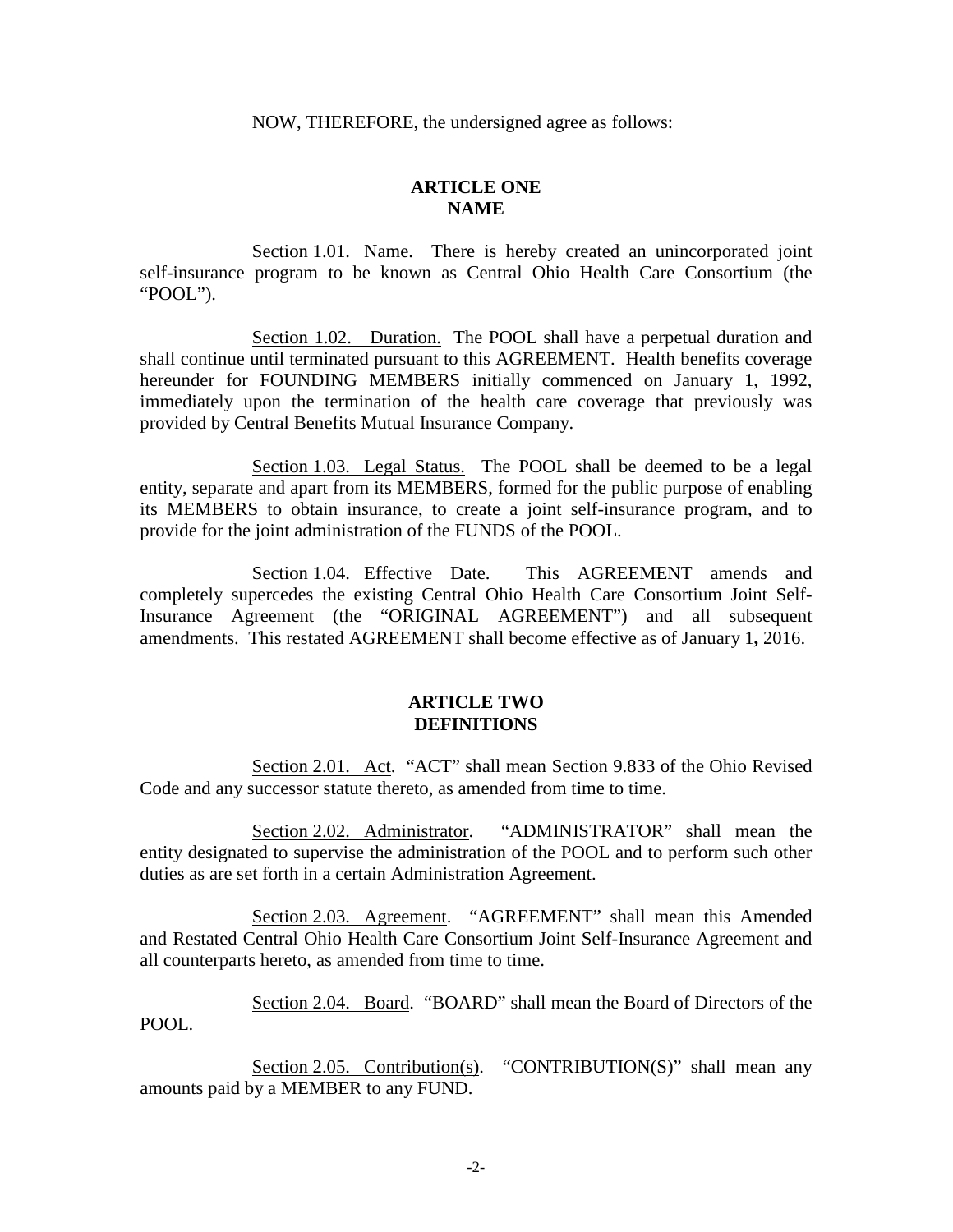Section 2.06. Founding and Non-Founding Members. "NON-FOUNDING MEMBER" shall mean any MEMBER who is not an original MEMBER of the POOL, and "FOUNDING MEMBER" shall mean any MEMBER who is an original MEMBER of the POOL.

Section 2.07. Fund. "FUND" or "FUNDS" shall mean those amounts paid by MEMBERS pursuant to Articles Six and Seven of this AGREEMENT.

Section 2.08. Member. "MEMBER" shall mean a POLITICAL SUBDVISION who is a party to this AGREEMENT and who has not withdrawn from or been terminated from participation in the POOL.

Section 2.09. Political Subdivision. "POLITICAL SUBDIVISION" shall have the same meaning given to it by the ACT.

Section 2.10. Pool Contribution Factor. "POOL CONTRIBUTION FACTOR" shall have the meaning as defined in Section 6.03 hereof.

Section 2.11. Scope of Coverage. "SCOPE OF COVERAGE" shall mean the coverage, limits and deductibles set forth in Section 4.07 hereof.

Section 2.12. Surplus Funds. "SURPLUS FUNDS" shall mean the amount by which the FUNDS available to operate the POOL for any year or years exceed all of the costs, liabilities (including claim liabilities, claim reserves and reserves for terminal liability) and expenses of operating the POOL.

Section 2.13. Term. "TERM" shall mean a three year contract period entered into by the MEMBERS beginning January 1 of any of the following years: 2010, 2013, 2016, 2019.

Section 2.14. Terms Defined Elsewhere.

| <b>ACTUARY</b>                            | Section $4.07(q)$ |
|-------------------------------------------|-------------------|
| <b>CERTIFIED PUBLIC ACCOUNTANT or CPA</b> | Section $4.07(q)$ |
| <b>ELECTION</b>                           | Section $3.05(c)$ |
| <b>EXPECTED COSTS</b>                     | Section 7.01      |
| <b>FUNDING RATE</b>                       | Section 7.01      |
| INCURRED BUT NOT REPORTED or IBNR         | Section 6.04      |
| ORIGINAL AGREEMENT                        | Section 1.04      |
| <b>POOL</b>                               | Section 1.01      |
| <b>SCOPE OF COVERAGE</b>                  | Section 4.07      |
| <b>SECOND ELECTION</b>                    | Section $3.05(d)$ |
| <b>SMALL MEMBER GROUP</b>                 | Section 6.03      |
|                                           |                   |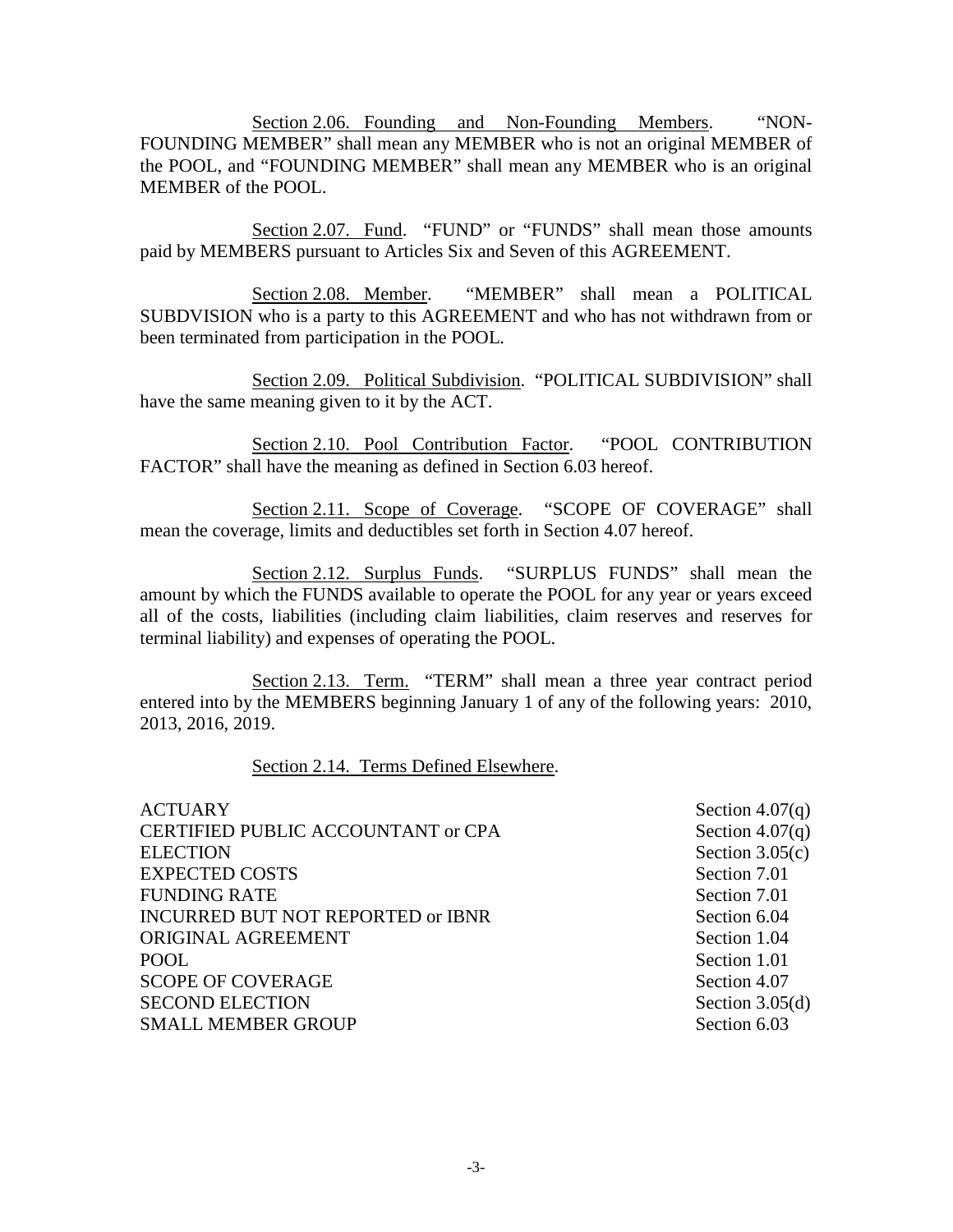### **ARTICLE THREE MEMBERSHIP**

Section 3.01. Qualifications. An applicant seeking membership in the POOL must meet all of the qualifications required by the ACT and, in the case of a NON-FOUNDING MEMBER, must demonstrate to the satisfaction of the BOARD the financial ability to pay all CONTRIBUTIONS.

Section 3.02. Application. All applicants to become MEMBERS shall apply for membership in any manner and on any form approved by or acceptable to the BOARD.

Section 3.03. Effective Time of Membership. An applicant shall become a MEMBER at the time that a duly authorized officer of the applicant executes, and a duly authorized officer of the POOL accepts, this AGREEMENT on behalf of the POOL. No applicant shall be permitted to become a MEMBER unless it provides written documentation satisfactory to the BOARD, in its sole judgment, that the applicant has the requisite capacity and authority, and has obtained all required approvals, to execute this AGREEMENT and to perform all of its obligations hereunder.

Section 3.04. Duties of Members. Each MEMBER agrees to do or cause to be done all of the following:

(a) to cooperate with and institute all loss prevention procedures and guidelines developed by the BOARD or the ADMINISTRATOR;

(b) to designate a representative of the MEMBER to serve on the BOARD, and to cause that Director to attend all monthly and special meetings of the BOARD;

(c) to provide the ADMINISTRATOR access to the records of the MEMBER during normal business hours, upon 24 hours prior written notice and only for the purpose of conducting necessary services related to the operation of the POOL and for no other purpose;

(d) to permit the ADMINISTRATOR and any agent or attorney thereof to represent the MEMBER in investigating, litigating and settling any claim made against the POOL or the MEMBER that is within the SCOPE OF COVERAGE provided by the POOL; and

(e) to promptly pay when and as due all CONTRIBUTIONS required under this AGREEMENT.

## Section 3.05. Terms of Membership.

(a) Each FOUNDING MEMBER of the POOL previously committed to remain a MEMBER for three years, until December 31, 1994. Thereafter, the MEMBERS agreed to continue the POOL for three successive three-year terms (each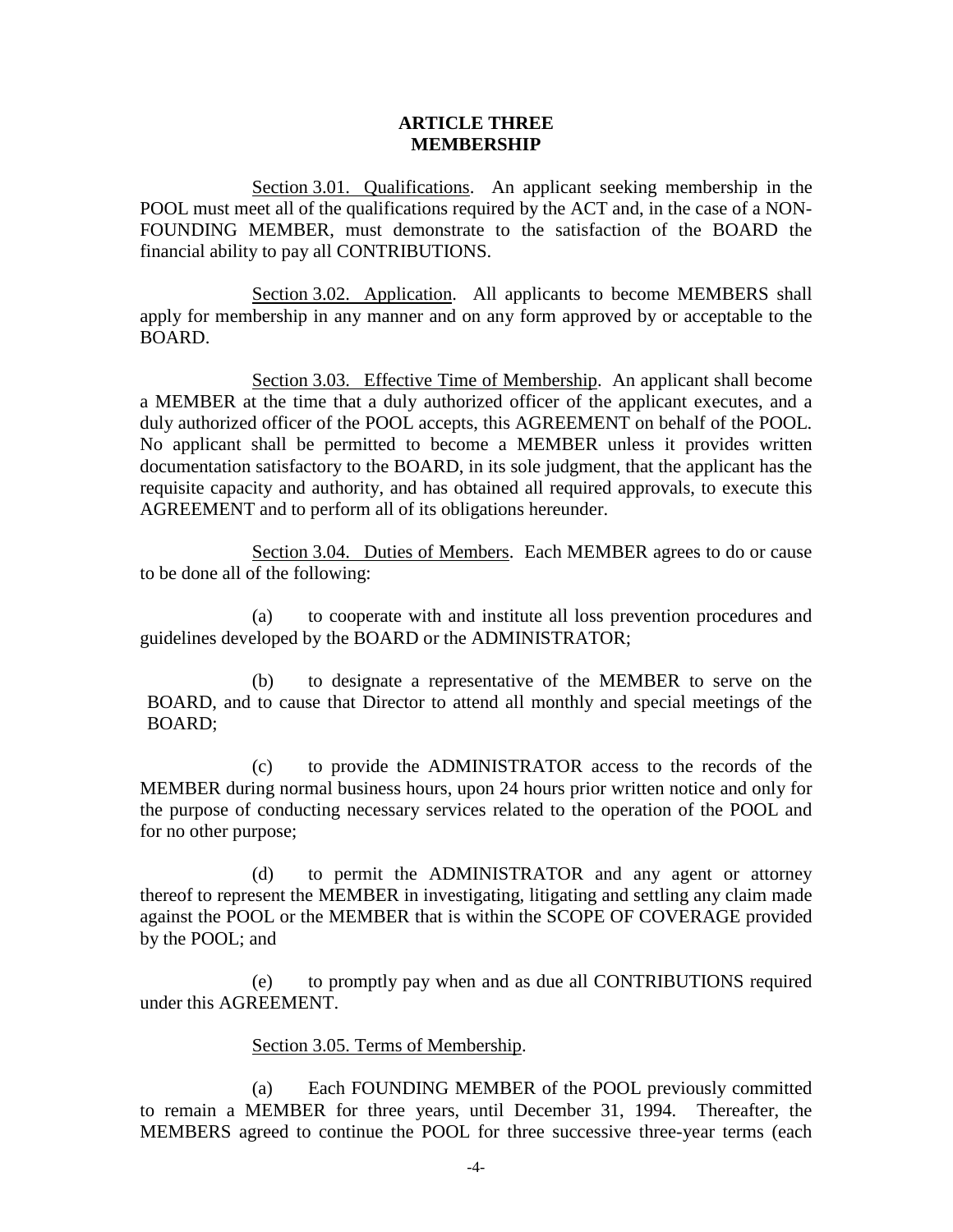such three-year period hereunder, a "TERM"). In 2003, the MEMBERS agreed to continue the POOL for successive three-year TERMS indefinitely.

 (b) The MEMBERS intend that the POOL shall continue in effect indefinitely, for succeeding three-year TERMS, subject to the continual election of MEMBERS to remain participants in the POOL as provided below.

 (c) On or before October 1, of the last year of the current TERM (the "ELECTION"), each MEMBER of the POOL shall indicate in writing to the BOARD whether or not it intends to continue its participation beyond the current TERM. At least two MEMBERS must elect to continue their participation for the POOL to continue. If less than two MEMBERS elect to continue, the POOL shall terminate effective as of 11:59 p.m., local Columbus, Ohio time, on December 31 of the last year of the current TERM, and the BOARD shall be responsible for winding up and dissolving the affairs of the POOL.

 (d) If MEMBERS representing more than one-third (1/3) of the employees and officers of MEMBERS insured by the POOL elect to leave the POOL at the ELECTION, the remaining MEMBERS shall be given another opportunity to indicate in writing whether they desire to continue in the POOL (the "SECOND ELECTION"). The SECOND ELECTION shall be made by each remaining MEMBER on or before November 1, and at least two MEMBERS must elect to continue their participation for the POOL to continue. If less than two MEMBERS elect to continue, the POOL shall terminate effective as of 11:59 p.m., local Columbus, Ohio time, on December 31 of the last year of the current TERM, and the BOARD shall be responsible for winding up and dissolving the affairs of the POOL.

 (e) If two or more MEMBERS elect to continue, either at the ELECTION or SECOND ELECTION, all such MEMBERS shall be required to participate for another three-year TERM; provided, however, that any such continuing MEMBER may voluntarily withdraw at the end of any year within that subsequent TERM upon compliance with the withdrawal provisions of Section 8.01 herein. The rights of MEMBERS to share in the SURPLUS FUNDS of the POOL upon withdrawal are governed by Section 8.01 hereof.

## Section 3.06. Terms of Membership for Non-Founding Member.

(a) Upon initial entry into the POOL, each NON-FOUNDING MEMBER shall be required to remain a MEMBER, and may not withdraw from the POOL, until December 31<sup>st</sup> following the third anniversary of the MEMBER'S joining the POOL. A NON-FOUNDING MEMBER'S rights to participate in and/or withdraw from the POOL for any subsequent TERM shall be governed by Section 3.05 hereof.

 (b) Subject to Section 8.01 hereof, NON-FOUNDING MEMBERS shall be entitled to share in SURPLUS FUNDS of the POOL on the same basis as FOUNDING MEMBERS. NON-FOUNDING MEMBERS shall pay a surcharge and/or otherwise buy into such surplus on terms established by the BOARD.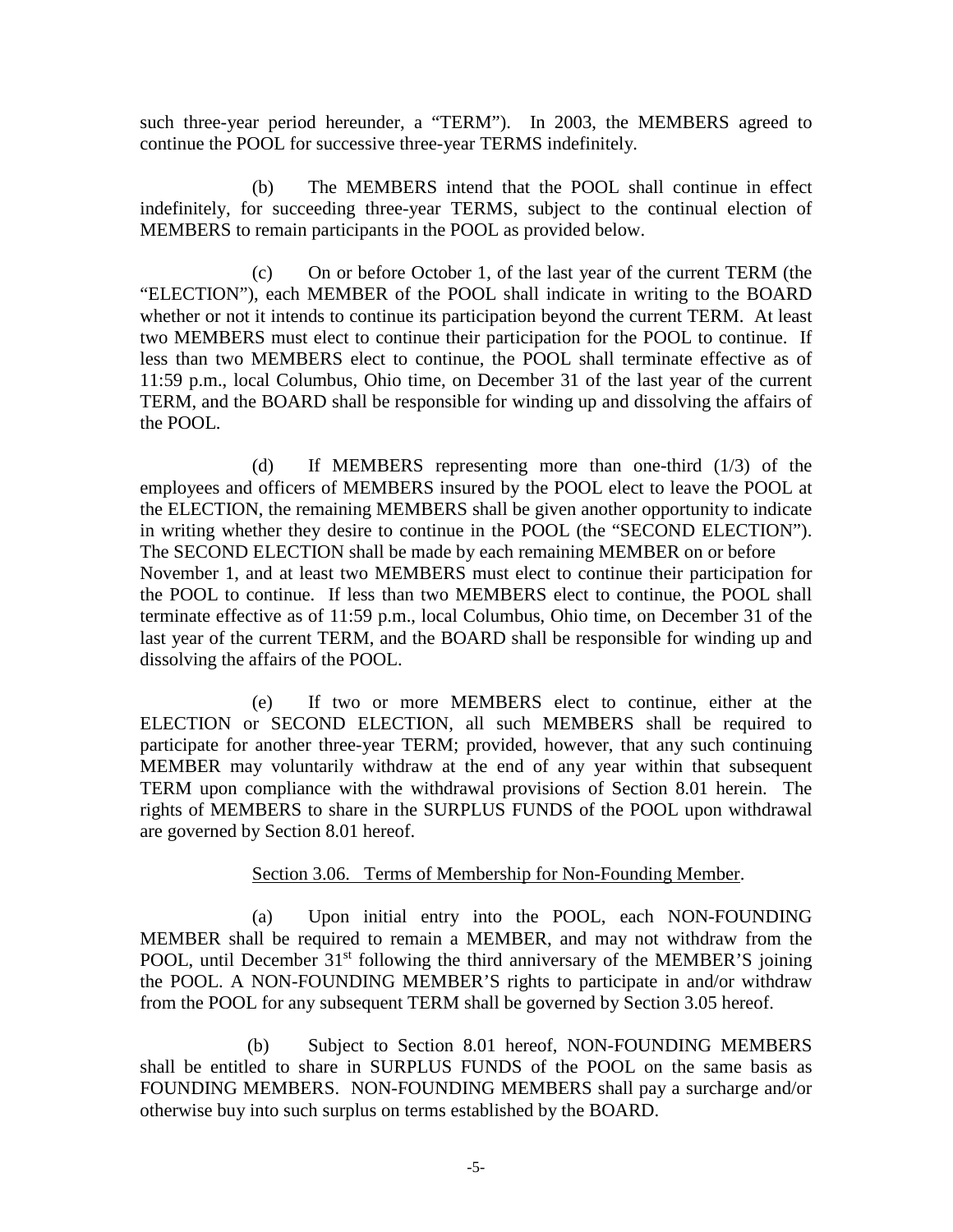### **ARTICLE FOUR BOARD OF DIRECTORS**

Section 4.01. Establishment of Board. The POOL shall have a Board of Directors, which shall, among other duties, determine the general policy of the POOL. Each MEMBER shall be entitled to appoint one Director to the BOARD.

Section 4.02. Term of Directorships. A person appointed by a MEMBER to serve as a Director on the BOARD shall remain in office until (1) the POOL receives evidence of the appointment of his or her successor or (2) the effective time of the withdrawal from or termination of the MEMBER'S participation in the POOL.

Section 4.03. Officers and Executive Committee. The BOARD shall annually elect from the Directors of the BOARD a Chairman, a Vice-Chairman, a Secretary, and a Treasurer. The Directors receiving the largest number of votes for each office shall be elected.

The BOARD shall annually elect an executive committee to be comprised of the Chairman, the Vice-Chairman, the Secretary and the Treasurer of the POOL, and two other Directors. The two Directors receiving the largest number of votes for the executive committee shall be elected. The executive committee may bind the BOARD only as to matters over which the BOARD has given express authorization.

### Section 4.04. Meetings.

(a) Meetings of the BOARD shall be held monthly at such time as the Secretary shall prescribe. Such meetings may be held and attended in person or electronically through teleconference, video conference or other appropriate means. The Secretary shall give written or electronic notice to each Director of the time, date and place / format of each meeting, at least seven days prior to each meeting. This notice may, but is not required to, contain an agenda of items to be discussed. Any item of POOL business may be considered at the monthly meetings contained in the notice of the meeting.

(b) Special meetings may be called by the ADMINISTRATOR, the Chairman, or by a majority of the Directors. Only items listed for discussion in the notice of the special meeting may be considered. The Secretary shall give written or electronic notice to each Director of the time, date, place / format and purposes of a special meeting at least three days prior to each meeting.

### Section 4.05. Committees of the Board.

(a) The BOARD shall appoint a standing Finance Committee consisting of as many Directors as the BOARD chooses and to be chaired by the Treasurer.

(b) The Chairman or BOARD may from time to time appoint ad hoc committees consisting of no fewer than five of the Directors. Membership of the ad hoc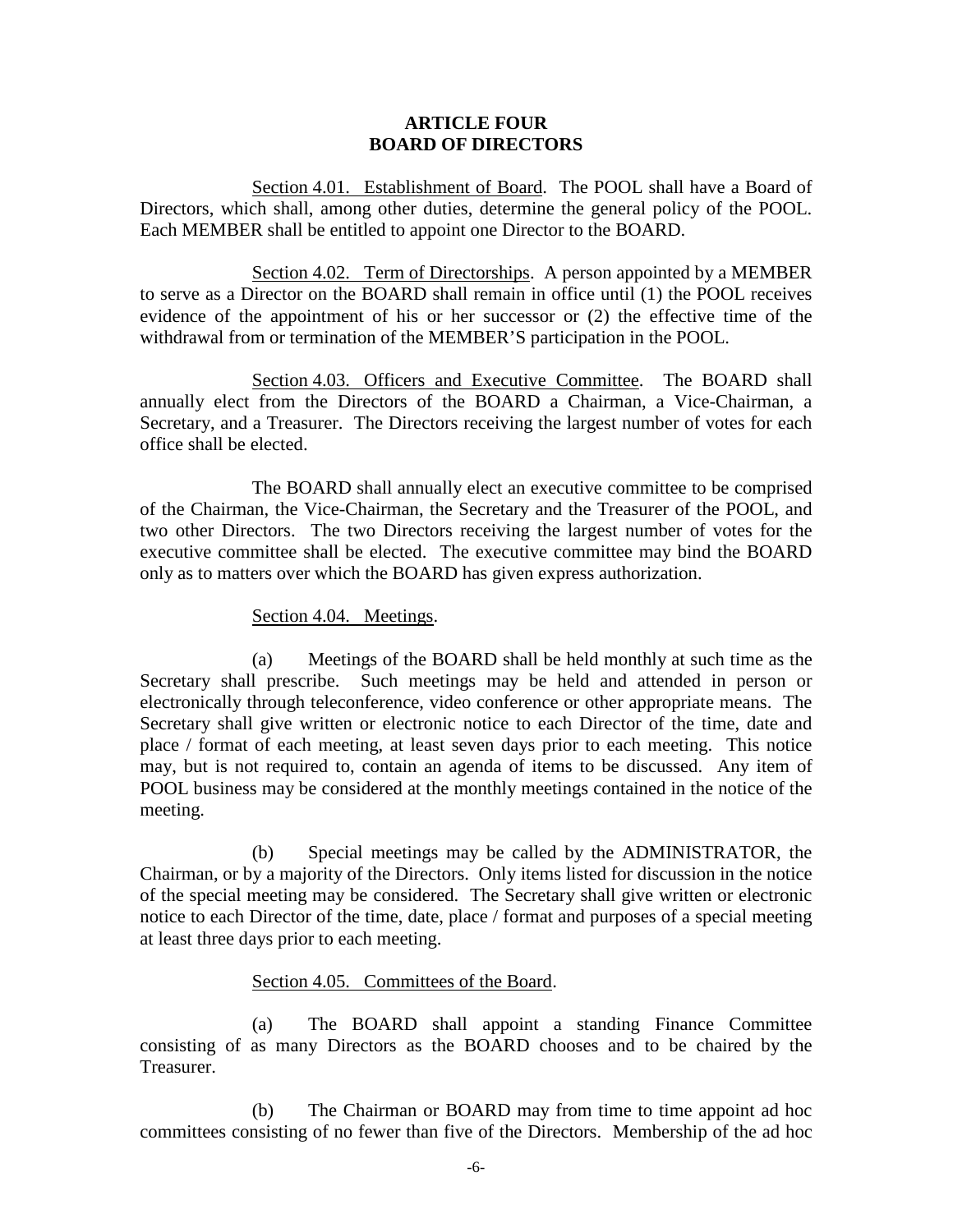committees may be changed at any time by the Chairman or by the BOARD. An ad hoc committee may bind the BOARD only as to matters over which the BOARD has given such committees express authorization.

Section 4.06. Compensation. Directors shall be entitled to reimbursement of actual expenses incurred in the pursuit of POOL business and such other reasonable and lawful compensation as may be awarded from time to time by the BOARD.

Section 4.07. Powers and Duties. The BOARD is authorized and directed to carry out each and every act necessary, convenient or desirable to and for carrying out the purpose of this AGREEMENT and the POOL, including, but not limited to:

- (a) hiring the ADMINISTRATOR;
- (b) receiving MEMBERS' CONTRIBUTIONS;

(c) administering the POOL and settling and paying, or causing the payment of, claims on behalf of the MEMBERS;

(d) making and entering into subcontracts to conduct and operate the POOL, including, but not limited to, the execution of an administrative agreement with the ADMINISTRATOR;

- (e) employing agents and employees on behalf of the POOL;
- (f) approving new MEMBERS;
- (g) terminating the participation of existing MEMBERS;
- (h) approving and amending the annual budget of the POOL;
- (i) resolving disputes over the SCOPE OF COVERAGE provided by

the POOL;

(j) approving educational and other programs relating to risk reduction;

(k) approving reasonable and necessary loss reduction and preventive procedures to be followed by all MEMBERS;

(l) approving each MEMBER'S FUNDING RATE (as that term is defined in Section 7.01 hereof);

(m) establishing rules and regulations regarding the payment of FUNDS from the POOL as shall from time to time seem appropriate or necessary, including the payment of reasonable expenses related to the administration of the POOL;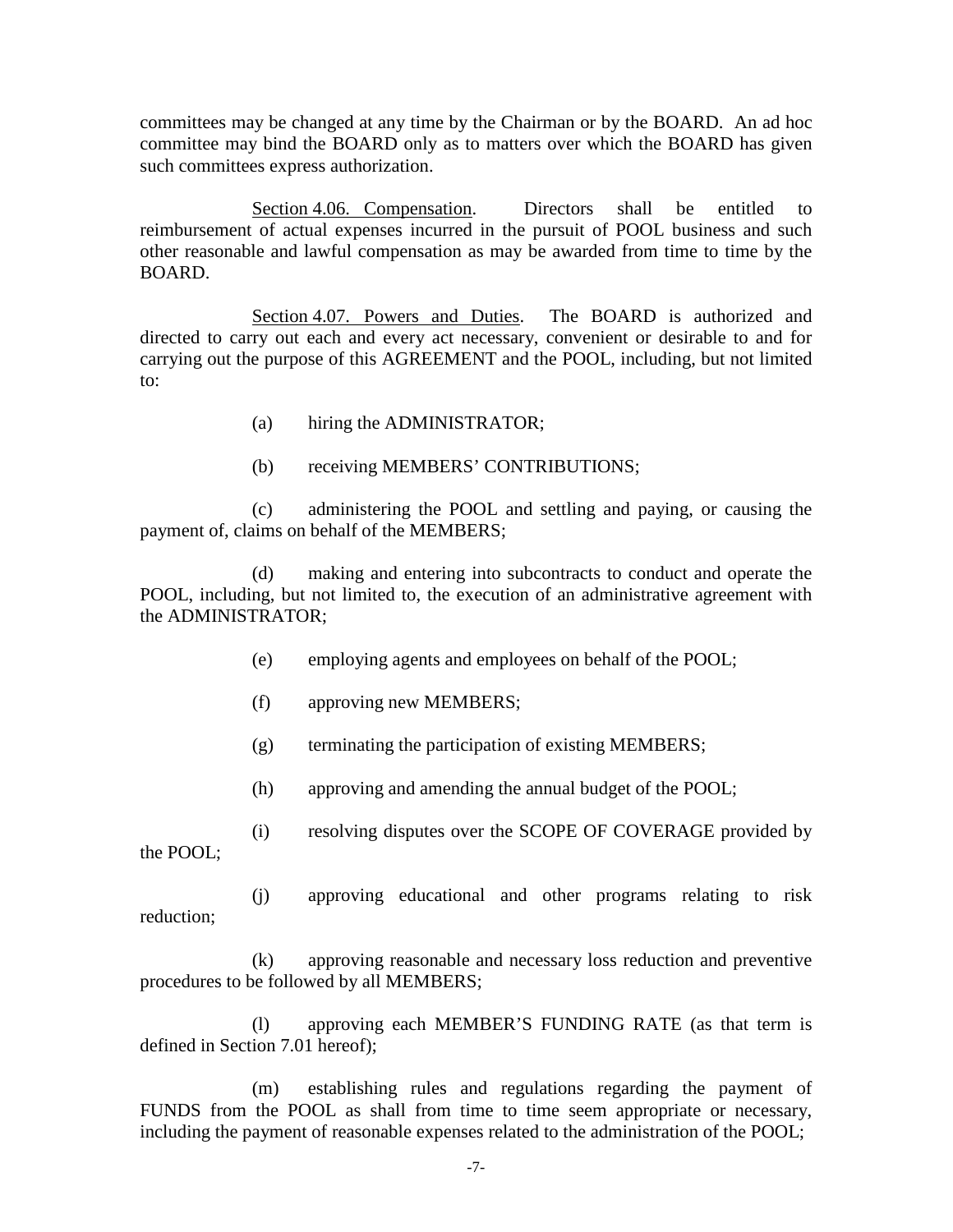(n) investing POOL monies;

(o) providing surety and/or fidelity bonds for Directors and all persons charged with the custody or investment of POOL FUNDS;

(p) purchasing directors and officers, errors and omissions and such other insurance coverage for the benefit of the POOL and its Directors as the BOARD shall deem necessary, appropriate or desirable;

(q) hiring an independent actuary who shall be a member of the American Academy of Actuaries (the "ACTUARY") as well as a CERTIFIED PUBLIC ACCOUNTANT (the "CPA") to perform duties required by Section 9.833 of the Ohio Revised Code or otherwise by the BOARD;

(r) establishing one or more bank accounts, which may include establishing a trust account(s) with the trust department(s) of one or more national bank(s), to collect premiums, pay claims and otherwise to manage and account for all POOL FUNDS;

(s) requiring the ADMINISTRATOR to provide evidence of coverage satisfactory to the BOARD with respect to stop-loss and/or any other kind of insurance purchased by the ADMINISTRATOR for the benefit of the POOL; and

(t) determining whether the POOL has any SURPLUS FUNDS and, if so, how such SURPLUS FUNDS shall be utilized for the operation of the POOL and/or shall be distributed to MEMBERS, in accordance with the terms of this AGREEMENT.

 The coverage, limits, deductibles and other terms of the health care benefits (the "SCOPE OF COVERAGE") to be provided by the POOL are described in documents maintained by the Board and incorporated herein by this reference. From time to time, the BOARD may revise the SCOPE OF COVERAGE as it deems necessary or appropriate.

 Section 4.08. Voting; Proxies. Each Director shall be entitled to one vote on each matter voted upon by the BOARD, except that the Chairman shall have an additional vote in the event of a tie. A Director may be represented and may vote by a proxy appointed by an instrument in writing signed by the Director and confirmed by the MEMBER which elected such Director, but such instrument must be filed with the Secretary of the meeting before the person holding the proxy shall be allowed to vote.

 Section 4.09. Quorum. A quorum of the BOARD shall consist of fifty percent (50%) of the Directors. Except as provided in Section 11.09 below, the affirmative vote of a majority of the Directors present at a meeting at which a quorum is present shall be the vote of the BOARD.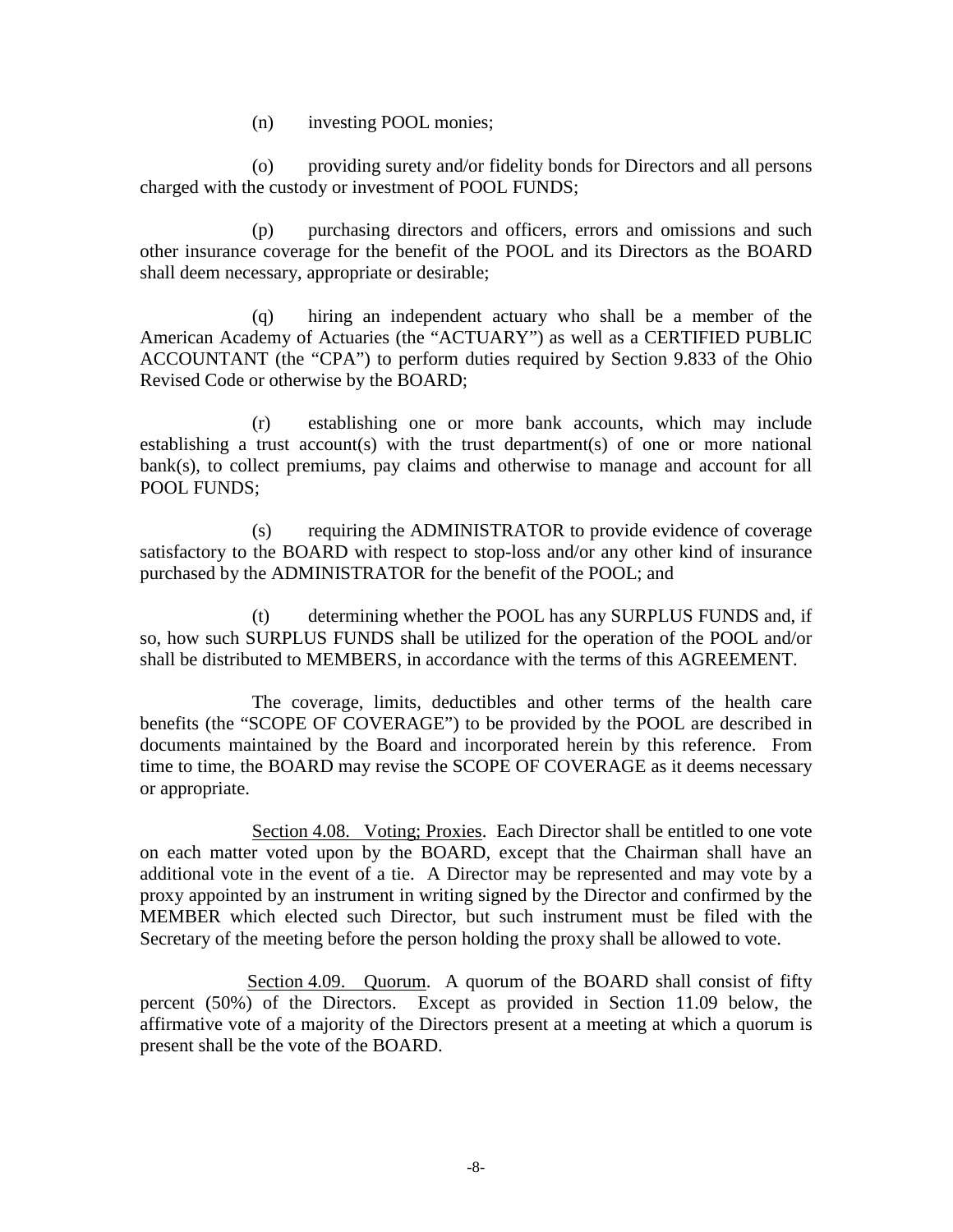### **ARTICLE FIVE ADMINISTRATOR**

Section 5.01. Contract. The BOARD shall contract with an ADMINISTRATOR and delegate to such ADMINISTRATOR some or all of its contractual powers and duties (set forth in Article Four above), as the BOARD shall deem advisable.

Section 5.02. Annual Report. The BOARD shall require the ADMINISTRATOR to prepare and present to the BOARD an annual report regarding the condition of the POOL, within 90 days after each fiscal year end. The report shall be in such form and include such information as is prescribed by, or acceptable to, the BOARD. The report may be consolidated with the ADMINISTRATOR'S budget recommendation required by Section 6.02 hereof.

## **ARTICLE SIX POOL FUNDS**

Section 6.01. Establishment of the Funds(s). The BOARD shall establish one or more FUNDS which shall consist of MEMBER CONTRIBUTIONS in amounts it deems sufficient to annually fund the administrative expenses of the POOL, to purchase excess insurance, stop-loss insurance or reinsurance for the POOL, to pay current year claims and claim expenses and to establish and maintain sufficient reserves. At or about the close of any three-year TERM hereunder, the BOARD may also establish one or more FUNDS, which may consist of MEMBER CONTRIBUTIONS and/or any existing SURPLUS FUNDS, in amounts it deems appropriate to fund the claims, claims expense and other costs and expenses associated with the termination and run-off of the three-year Term then ending.

Section 6.02. Budget. No later than October 1 in each POOL year, the ADMINISTRATOR shall prepare and submit to the BOARD an estimate of the budget of the POOL for the succeeding fiscal year. If the budget is acceptable to the BOARD, the BOARD shall approve such budget in the manner established in Article Four.

Section 6.03. Pool Contribution Factor. The POOL CONTRIBUTION FACTOR for each MEMBER of the POOL shall be as follows:

| Number of Employees<br>and Officers Insured<br>by the MEMBER | Percentage of<br><b>Adjustment Related</b><br>to the MEMBER'S Loss<br>Experience | Percentage of<br><b>Adjustment Related</b><br>to the POOL'S Loss<br>Experience |
|--------------------------------------------------------------|----------------------------------------------------------------------------------|--------------------------------------------------------------------------------|
| 50-79                                                        | 20%                                                                              | 80%                                                                            |
| 80-99                                                        | 30%                                                                              | 70%                                                                            |
| 100-124                                                      | 40%                                                                              | 60%                                                                            |
| 125-149                                                      | 50%                                                                              | 50%                                                                            |
| 150-199                                                      | 60%                                                                              | 40%                                                                            |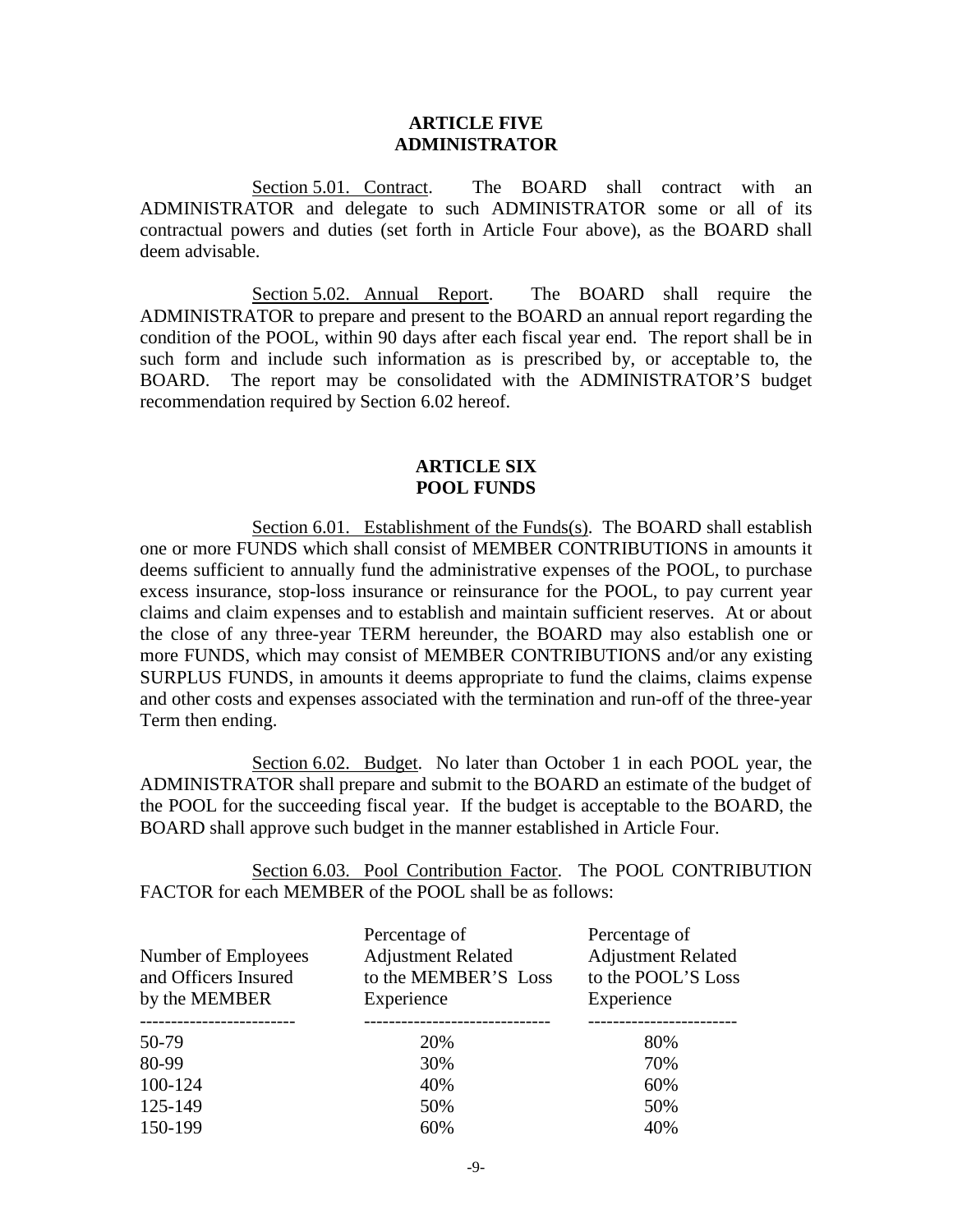| Number of Employees                   | Percentage of<br><b>Adjustment Related</b> | Percentage of<br><b>Adjustment Related</b> |
|---------------------------------------|--------------------------------------------|--------------------------------------------|
| and Officers Insured<br>by the MEMBER | to the MEMBER'S Loss<br>Experience         | to the POOL'S Loss<br>Experience           |
| 200-299                               | 70%                                        | 30%                                        |
| $300 +$                               | 80%                                        | 20%                                        |

With respect to those MEMBERS whose number of insured employees and officers is fewer than 50, all such MEMBERS shall be treated as a single group (the "SMALL MEMBER GROUP"). The POOL CONTRIBUTION FACTOR for each MEMBER in the SMALL MEMBER GROUP shall be determined by adding all employees and officers insured by each MEMBER in the SMALL MEMBER GROUP, and by then applying the percentages shown in the chart shown above to that total.

Each POOL CONTRIBUTION FACTOR shall remain constant for the entire life of the POOL, subject to change only as provided in Section 11.09 hereof. Notwithstanding the above, the BOARD shall have the authority to use reasonable discretion in the consideration of extenuating circumstances that may apply to any MEMBER in the determination and application of the appropriate POOL CONTRIBUTION FACTOR for such MEMBER.

Additionally, and notwithstanding anything contained in this AGREEMENT elsewhere to the contrary, the MEMBERS in the SMALL MEMBER GROUP shall be treated as if they were a single MEMBER not only for purposes of determining their POOL CONTRIBUTION FACTOR, but also for purposes of allocating and distributing SURPLUS FUNDS, establishing the FUNDING RATE for the SMALL MEMBER GROUP and for determining and assessing supplemental payments to the POOL under Article Seven of the AGREEMENT. In each such case, the MEMBERS rights and/or liabilities within the SMALL MEMBER GROUP shall be determined by dividing (a) the number of employees and officers insured by the MEMBER by (b) the total number of all employees and all officers insured by all MEMBERS within the SMALL MEMBER GROUP, and applying that fraction to each such MEMBER as the BOARD shall deem appropriate under the circumstances.

Except as otherwise provided in the preceding paragraph, the MEMBERS in the SMALL MEMBER GROUP shall be treated as separate and distinct MEMBERS for all other purposes under the AGREEMENT. The BOARD shall have authority to interpret this AGREEMENT to resolve any conflicts or issues arising out of the creation of the SMALL MEMBER GROUP and the allocation of any rights and liabilities to each MEMBER within the SMALL MEMBER GROUP.

Section 6.04. Mandatory Reserve. The BOARD shall establish a mandatory reserve for the purposes of protecting the FUND from future losses and maintaining fiscal solvency. This reserve shall be set aside for contingencies and potential unforeseen liabilities such as a spike in claims payments in excess of expected. As a part of the annual budget process, the mandatory reserve target shall be calculated as the greater of either the FUND'S INCURRED BUT NOT REPORTED ("IBNR")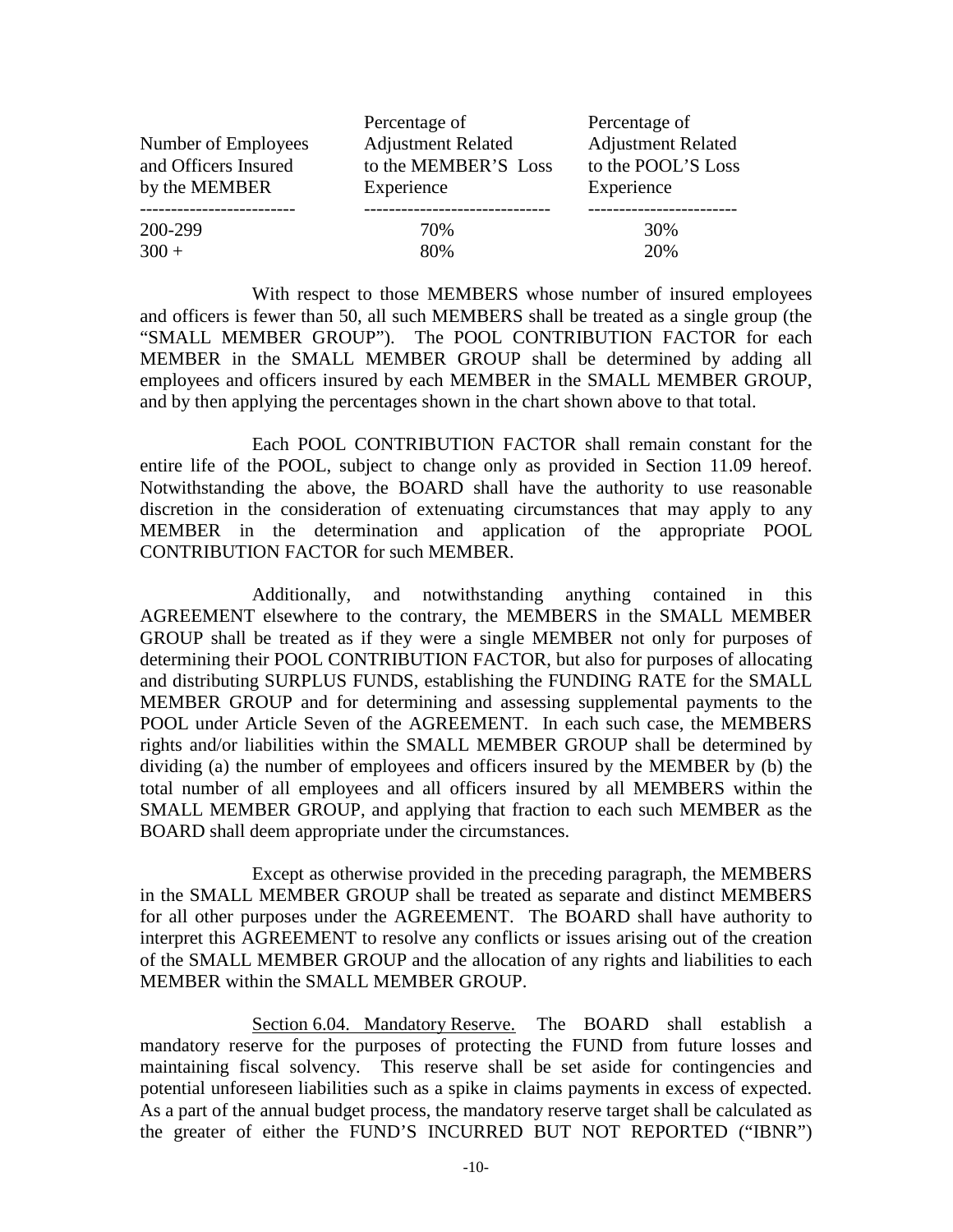estimate as identified by the ADMINISTRATOR, or the prior year's average three month claims expense. Should additional contributions be required to achieve the reserve funding target, the BOARD shall determine a reserve surcharge for MEMBERS to be included in the MEMBERS' CONTRIBUTIONS.

Section 6.05. Surplus Funds. In the event that MEMBER CONTRIBUTIONS exceed claims and expenses for the FUND, the BOARD, shall first apply the SURPLUS FUNDS to the mandatory reserve. Should the reserve exceed the BOARD'S established funding target, the BOARD may, in its sole discretion, apply SURPLUS FUNDS toward the CONTRIBUTIONS of MEMBERS for any subsequent year, and/or fund any other necessary and proper cost, liability and/or expense of the POOL. Additionally, the BOARD may refund to its MEMBERS all or some portion of its excess payments, if any, made by its MEMBERS to the POOL, which reimbursement may be based on each MEMBER'S and the POOL'S loss experience and such other factors as the BOARD deems appropriate under the circumstances. The BOARD shall determine the amount of SURPLUS FUNDS, if any, as of December 31 of each year hereunder on or before April 1 in each succeeding year, and shall promptly communicate this information to each MEMBER.

Section 6.06. Purchase of Stop-Loss Insurance. The BOARD shall use its best efforts in each year hereunder to purchase aggregate stop-loss insurance for the POOL. In each year, the BOARD shall investigate the purchase of specific stop-loss coverage, and upon the termination of the POOL, the availability of insurance to cover the terminal liabilities of the withdrawing MEMBERS, and shall purchase such coverage if deemed to be in the best interests of the MEMBERS at that time.

Section 6.07. Actuarial and Financial Reports. The BOARD shall require the ACTUARY and the CPA to prepare and deliver to the BOARD the report(s) required by Section 9.833 of the Ohio Revised Code.

# **ARTICLE SEVEN FUNDING SCOPE OF RISK SHARING PROTECTION**

Section 7.01. Monthly Payments. On or before October 1 in each year hereunder, the BOARD (after consultation with its ADMINISTRATOR, its ACTUARY or such other persons as the BOARD may deem necessary or appropriate) shall calculate the expected costs ("EXPECTED COSTS") for the POOL for the next calendar year. EXPECTED COSTS shall include anticipated claims costs and fixed and administrative costs associated with the operation of the POOL, including premiums for stop-loss insurance, excess insurance and directors and officers' liability insurance, errors and omissions insurance and fees for its ADMINISTRATOR, ACTUARY and legal counsel. After calculating EXPECTED COSTS and on or about October 1 in each year hereunder, the BOARD shall determine each MEMBER'S FUNDING RATE ("FUNDING RATE"). A MEMBER'S FUNDING RATE shall be determined with reference to the number of employees and officers of the MEMBER who are insured by the POOL as of September 1, the loss experience of the MEMBER and the MEMBER'S POOL CONTRIBUTION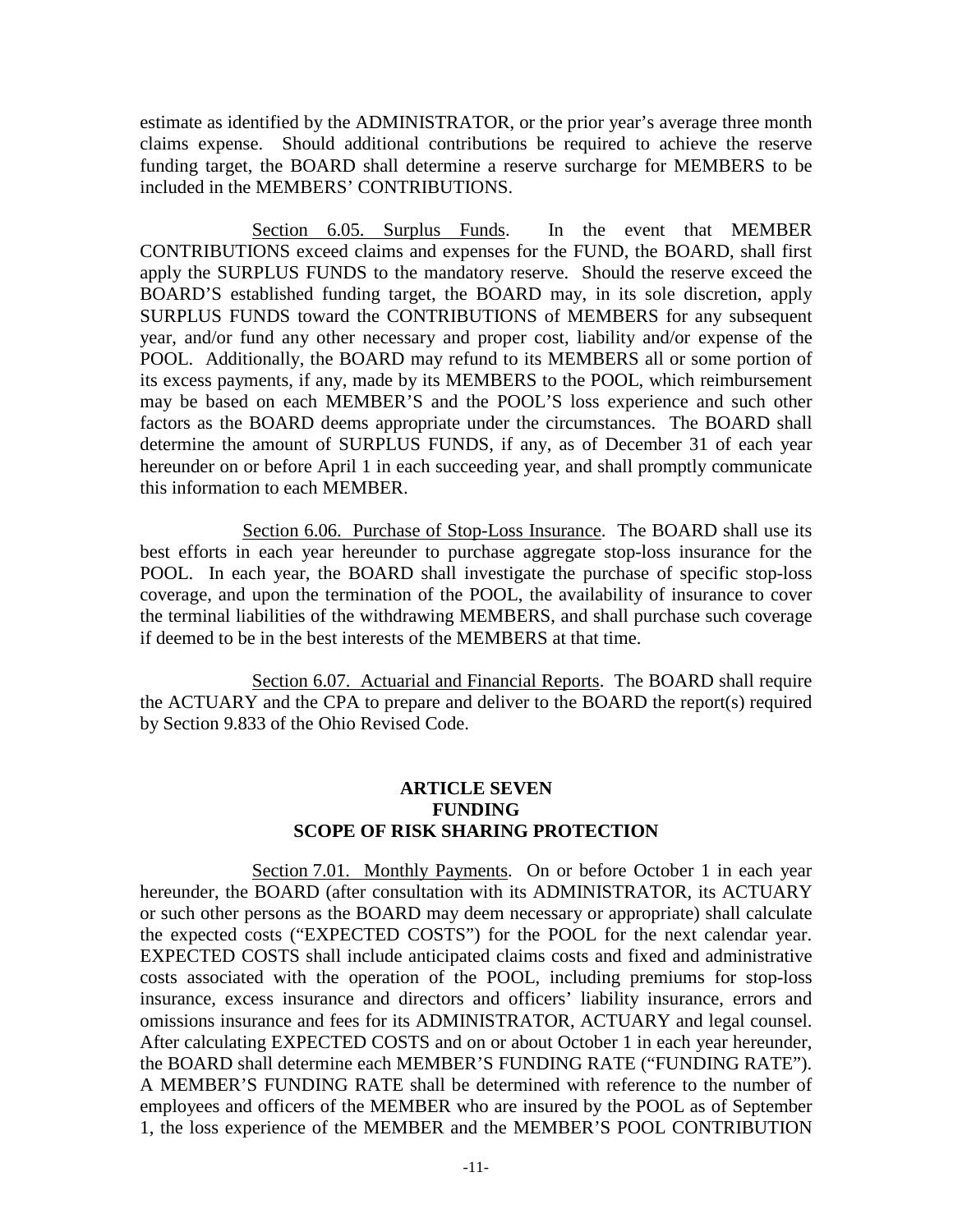FACTOR. FUNDING RATES shall be established so as to enable the POOL to satisfy its EXPECTED COSTS, as well as any additional funding deemed necessary or appropriate by the BOARD. By way of example, the BOARD may establish FUNDING RATES to provide funds in excess of EXPECTED COSTS in order to establish reserves for future POOL year operations.

FUNDING RATES shall be paid monthly by MEMBERS, with payment to be received by the POOL by the last day of the following month. Thereafter, payment may be subject to a 5% penalty with the interest of 1½% per month or portion thereof, depending upon the discretion of the TREASURER and/or the BOARD.

Section 7.02. Assessments. From time to time hereafter, the BOARD may require that MEMBERS make supplementary payments to the POOL for any necessary or appropriate purpose where there is reasonable concern that FUNDS then available to the POOL (whether through surplus, monthly payments of FUNDING RATES, stop-loss coverage, reinsurance or otherwise) will not be sufficient to meet the responsibilities of the POOL; provided, however, that the total of such supplementary payments and all payments under Section 7.01 hereof in any year shall not exceed two hundred percent (200%) of the EXPECTED COSTS for that POOL year. The BOARD may assess supplementary payments from MEMBERS, including withdrawn or terminated MEMBERS, for any one or more years of their membership. All assessments for supplementary payments shall be made proportionately among the MEMBERS of the POOL for the year as to which the assessment relates, in direct relation to each MEMBER'S FUNDING RATE for that year.

MEMBERS shall be responsible for supplementary payments during the life of the POOL and any later period when claims or expenses need be paid which are attributable to any year of membership occurring when the event out of which the expenses or claim occurred.

## Section 7.03. Member Reversion.

(a) In the event that the losses of the POOL in any year shall exceed amounts paid to the POOL under Sections 7.01 and 7.02 hereunder, together with all stop-loss, reinsurance and other coverage then in effect, then the payment of all uncovered losses shall revert to and be the sole obligation of the individual MEMBER or MEMBERS against which the claim was made, and the BOARD shall assess such MEMBER or MEMBERS for the full amount thereof.

(b) In the event that the administrative costs and expenses of operating the POOL exceed the FUNDS available therefor, including but not limited to amounts available to the POOL by assessment under Section 7.02 hereof, then the BOARD may assess the MEMBERS for such deficiency. All such assessments shall be made proportionately among the MEMBERS for the year, as to which the assessment relates, in direct relation to each MEMBER'S FUNDING RATE for that year.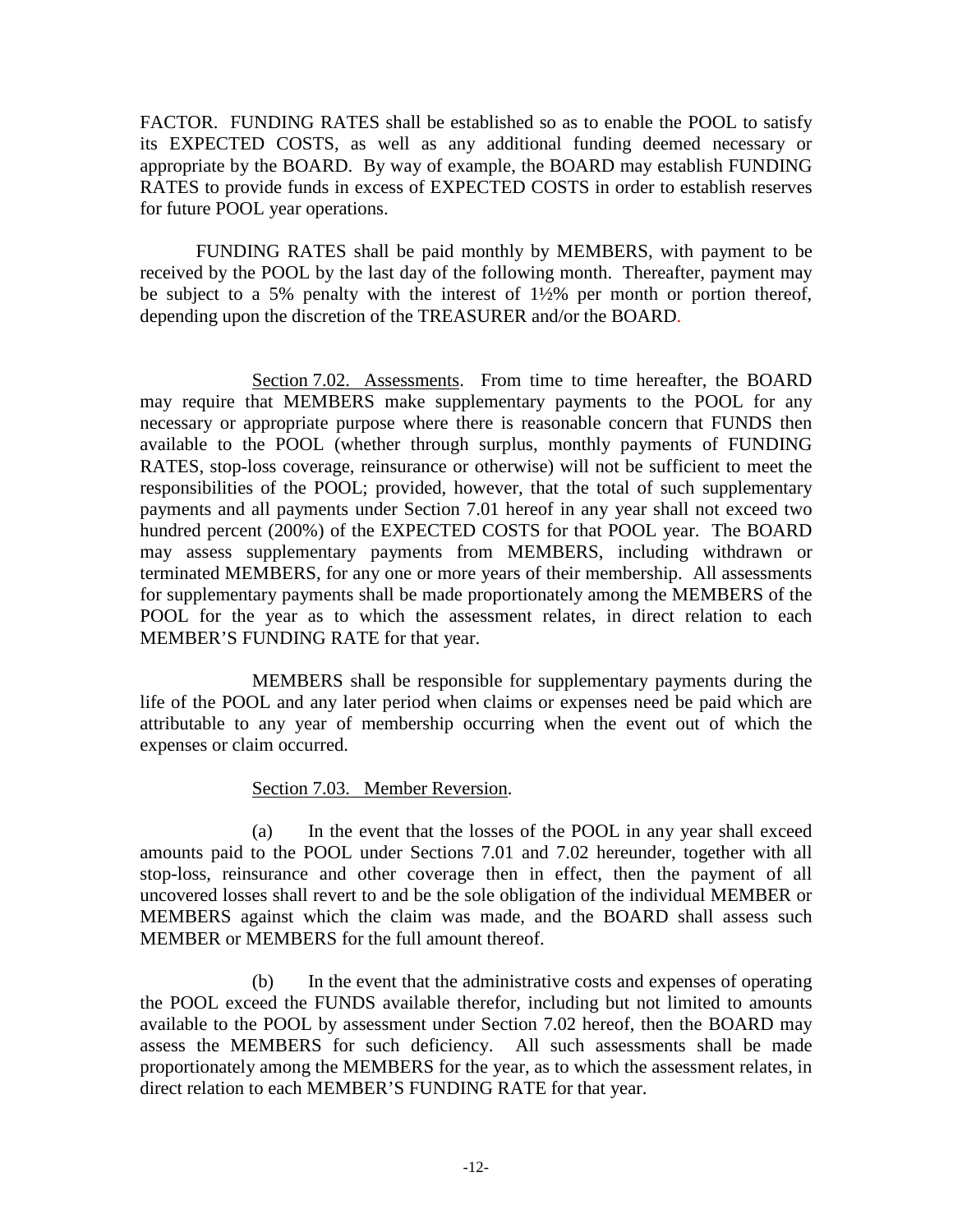Section 7.04. Payment of Assessments. Each MEMBER shall promptly pay all assessments hereunder, and in each case no later than the forty-fifth  $(45<sup>th</sup>)$  day after the BOARD has given the MEMBER written notice of the assessment, with no grace period whatsoever. Thereafter, payment is subject to a 5% penalty with the interest of 1½% per month or portion thereof.

## **ARTICLE EIGHT MEMBER'S WITHDRAWAL OR TERMINATION**

## Section 8.01. Withdrawal.

(a) A FOUNDING MEMBER, or a NON-FOUNDING MEMBER that has completed its three years of membership as required in Section 3.06, may withdraw from the POOL by giving prior written notice thereof to the POOL no later than October 1 of the year in which membership is to cease. The MEMBER'S withdrawal shall be effective as of 11:59 p.m., local Columbus, Ohio time, on December 31 in the year in which such notice is given; provided, however, that the MEMBER shall remain liable thereafter for any assessments which the BOARD may make under Sections 7.02 and/or 7.03 hereof. At and after the effective time of withdrawal, the withdrawing MEMBER shall be wholly and solely responsible for providing health care benefits that previously had been provided by the POOL, including but not limited to any and all incurred but not reported and/or terminal liabilities related to its prior POOL participation including any related administrative costs, and the POOL shall have absolutely no liabilities to the MEMBER in that regard.

 (b) No withdrawing MEMBER shall have any rights whatsoever to participate in a distribution of the SURPLUS FUNDS of the POOL, whether then or thereafter in existence.

 Section 8.02. Termination. Upon a vote of the BOARD taken in accordance with Article Four and upon five days' written notice, a MEMBER'S participation may be terminated if such MEMBER materially breaches or violates any of the terms of this AGREEMENT. Without limiting the generality of the foregoing, the failure of a MEMBER to promptly make payments to the POOL in complete conformity with the provisions of Article Seven hereof shall be deemed to be a material breach and violation of this AGREEMENT which warrants termination. Upon termination, the terminated MEMBER shall (a) remain liable for any and all amounts remaining due and unpaid under Article Seven hereof, (b) have no rights whatsoever to share in any SURPLUS FUNDS then and/or thereafter in existence, and (c) effective as of 11:59 p.m., local Columbus, Ohio time, on the date on which such termination is effective, the terminated MEMBER shall be wholly and solely responsible for providing health care benefits that previously had been provided by the POOL, including, but not limited to, any and all incurred but not reported and/or terminal liabilities related to its prior POOL participation, and the POOL shall have absolutely no liabilities to the MEMBER in that regard.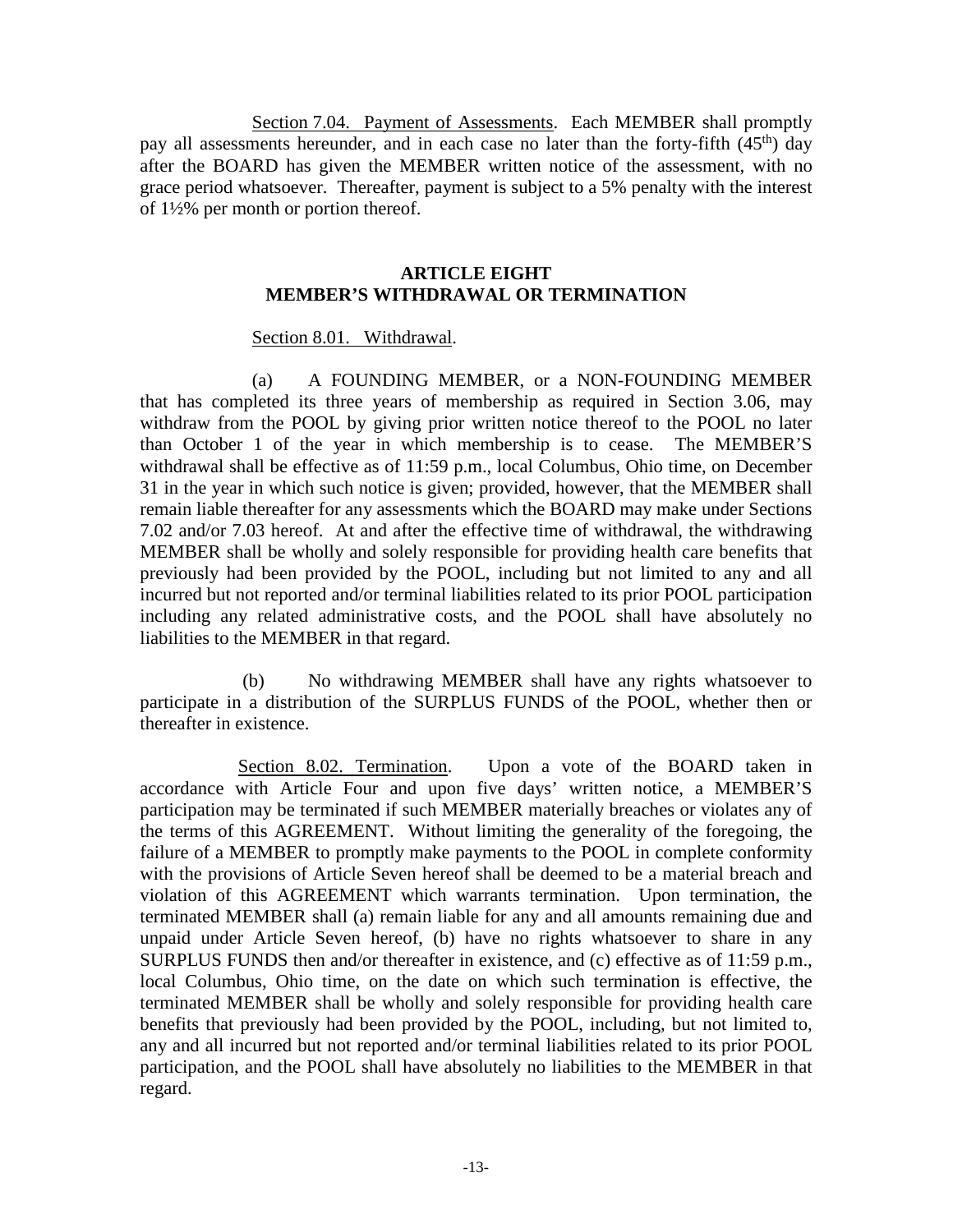### **ARTICLE NINE TERMINATION OF POOL**

Section 9.01. Termination. This AGREEMENT may be terminated only by the written agreement of no less than two-thirds (2/3) of all MEMBERS. After a vote to terminate the POOL, the BOARD shall wind-up the POOL'S business as quickly as practicable, but in any event shall complete this process no later than 12 months after the termination date. During such period, the POOL shall continue to pay all claims and expenses until the POOL FUNDS are exhausted. After payment of all claims and expenses, or upon the termination of the aforesaid 12-month period, any remaining SURPLUS FUNDS held by the POOL shall be paid to the MEMBERS of the POOL who are MEMBERS as of the termination date. The BOARD shall determine the manner in which such SURPLUS FUNDS shall be distributed, and shall consider (a) the percentage relationship which each MEMBER'S CONTRIBUTIONS to the POOL for the prior three calendar years of the POOL bears to all MEMBERS' CONTRIBUTIONS to the POOL for that same period and (b) the loss experiences of each MEMBER for the prior three calendar years of the POOL. The POOL, through the BOARD, may require that MEMBERS provide written documentation satisfactory to the BOARD, in its sole judgment, that such MEMBER has the requisite capacity and authority, and has obtained all required approvals, to vote on any matter contemplated by this Section 9.01.

The POOL shall not be responsible for any claims filed after the aforesaid 12-month period. MEMBERS shall remain obligated to make payments to the POOL pursuant to Article Seven related to periods prior to the termination date.

### **ARTICLE TEN INDEMNIFICATION**

Section 10.01. Indemnification. Subject to the determination required by Section 10.03 below, the POOL shall indemnify any officer or Director of the POOL who was or is a party or is threatened to be made a party to any threatened, pending or completed action, suit or proceeding, whether civil, criminal, administrative or investigative (including, without limitation, any action threatened or instituted by or in the right of the POOL), against expenses (including, without limitation, reasonable attorneys' fees, filing fees, court reporters' fees and transcript costs), judgments, fines and amounts paid in settlement actually and reasonably incurred by him in connection with such action, suit or proceeding if he acted in good faith and in a manner he reasonably believed to be in or not opposed to the best interests of the POOL, and with respect to any criminal action or proceeding, he had no reasonable cause to believe his conduct was unlawful. A person claiming indemnification under this Section 10.01 shall be presumed, in respect of any act or omission giving rise to such claim for indemnification, to have acted in good faith and in a manner he reasonably believed to be in or not opposed to the best interests of the POOL, and with respect to any criminal matter, to have had no reasonable cause to believe his conduct was unlawful, and the termination of any action, suit or proceeding by judgment, order, settlement or conviction, or upon a plea of nolo contendere or its equivalent, shall not, of itself, rebut such presumption.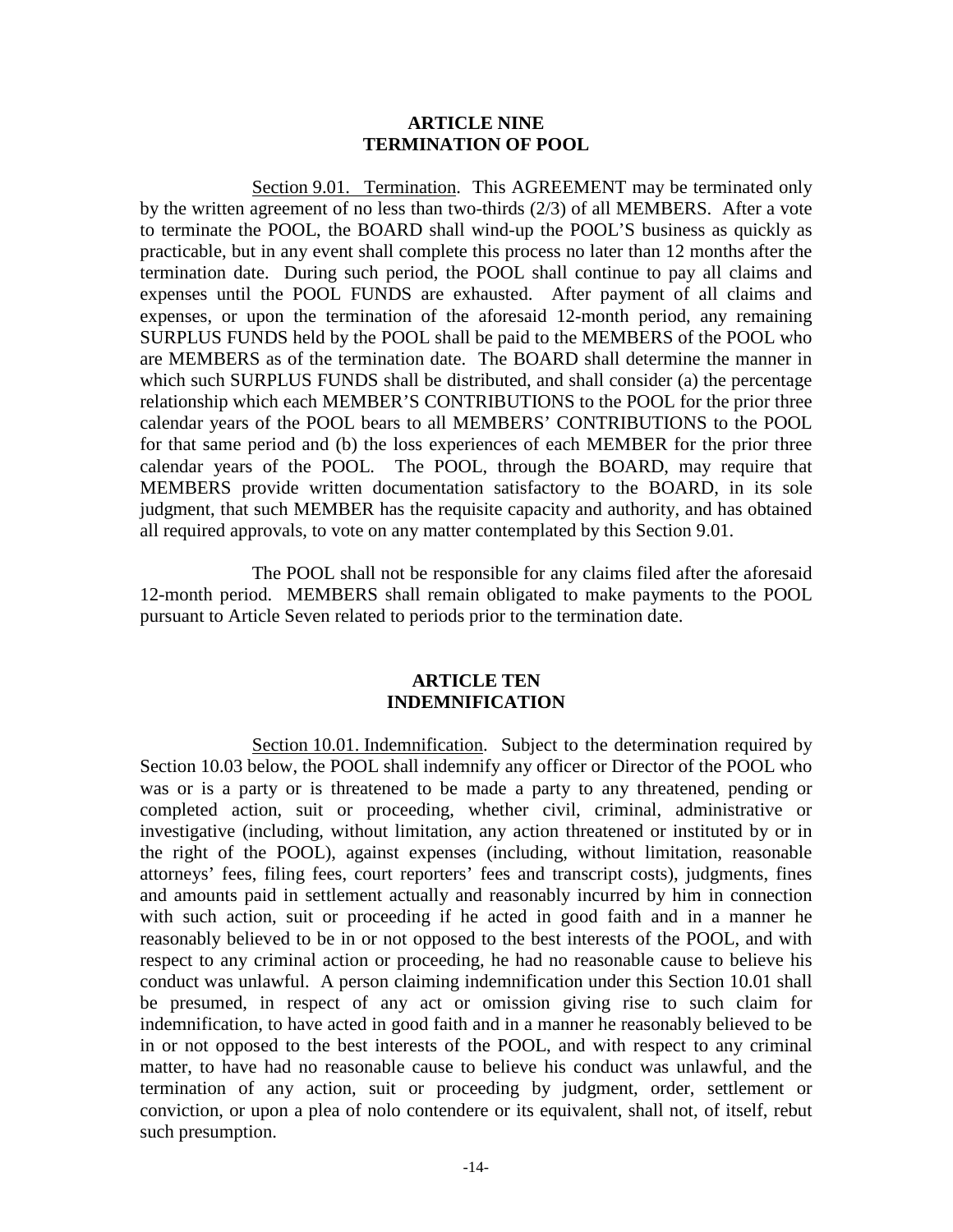Section 10.02. Court-Approved Indemnification. Anything contained in this AGREEMENT or elsewhere to the contrary notwithstanding:

(a) the POOL shall not indemnify any officer or Director of the POOL who was a party to any completed action or suit instituted by or in the right of the POOL to procure a judgment in its favor by reason of the fact that he is or was a Director, officer, employee or agent of the POOL, in respect of any claim, issue or matter asserted in such action or suit as to which he shall have been adjudged to be liable for acting with reckless disregard for the best interests of the POOL or misconduct (other than negligence) in the performance of his duty to the POOL unless and only to the extent that the Court of Common Pleas of Franklin County, Ohio or the court in which such action or suit was brought shall determine upon application that, despite such adjudication of liability, and in view of all the circumstances of the case, he is fairly and reasonably entitled to such indemnity as such Court of Common Pleas or such other court shall deem proper; and

(b) the POOL shall promptly make any such unpaid indemnification as is determined by a court to be proper as contemplated by this Section 10.02.

Section 10.03. Determination Required. Any indemnification provided for under Section 10.01 and not precluded under Section 10.02 shall be made by the POOL only upon a determination that such indemnification of the officer or Director is proper in the circumstances because he has met the requirements set forth in Section 10.01. Such determination may be made only (a) by a majority vote of a quorum consisting of Directors of the BOARD who were not and are not parties to, or treated with, any such action, suit or proceeding, or (b) if such a quorum is not obtainable or if a majority of a quorum of disinterested Directors so directs, in a written opinion by independent legal counsel other than an attorney, or a firm having associated with it an attorney, who has been retained by or who has performed services for the POOL or any person to be indemnified, within the past five years, or (c) by the court in which such action, suit or proceeding was brought, if any.

Section 10.04. Advances for Expenses. Expenses (including, without limitation, reasonable attorneys' fees, filing fees, court reporters' fees and transcript costs) incurred in defending any action, suit or proceeding referred to in Section 10.01 shall be paid by the POOL in advance of the final disposition of such action, suit or proceeding to or on behalf of the officer or Director promptly as such expenses are incurred by him, but only if such officer or Director shall first agree, in writing, to repay all amounts so paid in respect of any claim, issue or other matter asserted in such action, suit or proceeding in defense of which he shall not have been successful on the merits or otherwise:

(a) if it shall ultimately be determined as provided in Section 10.03 that he is not entitled to be indemnified by the POOL as provided under Section 10.01; or

(b) if, in respect of any claim, issue or other matter asserted by or in the right of the POOL in such action or suit, he shall have been adjudged to be liable for acting with reckless disregard for the best interests of the POOL or misconduct (other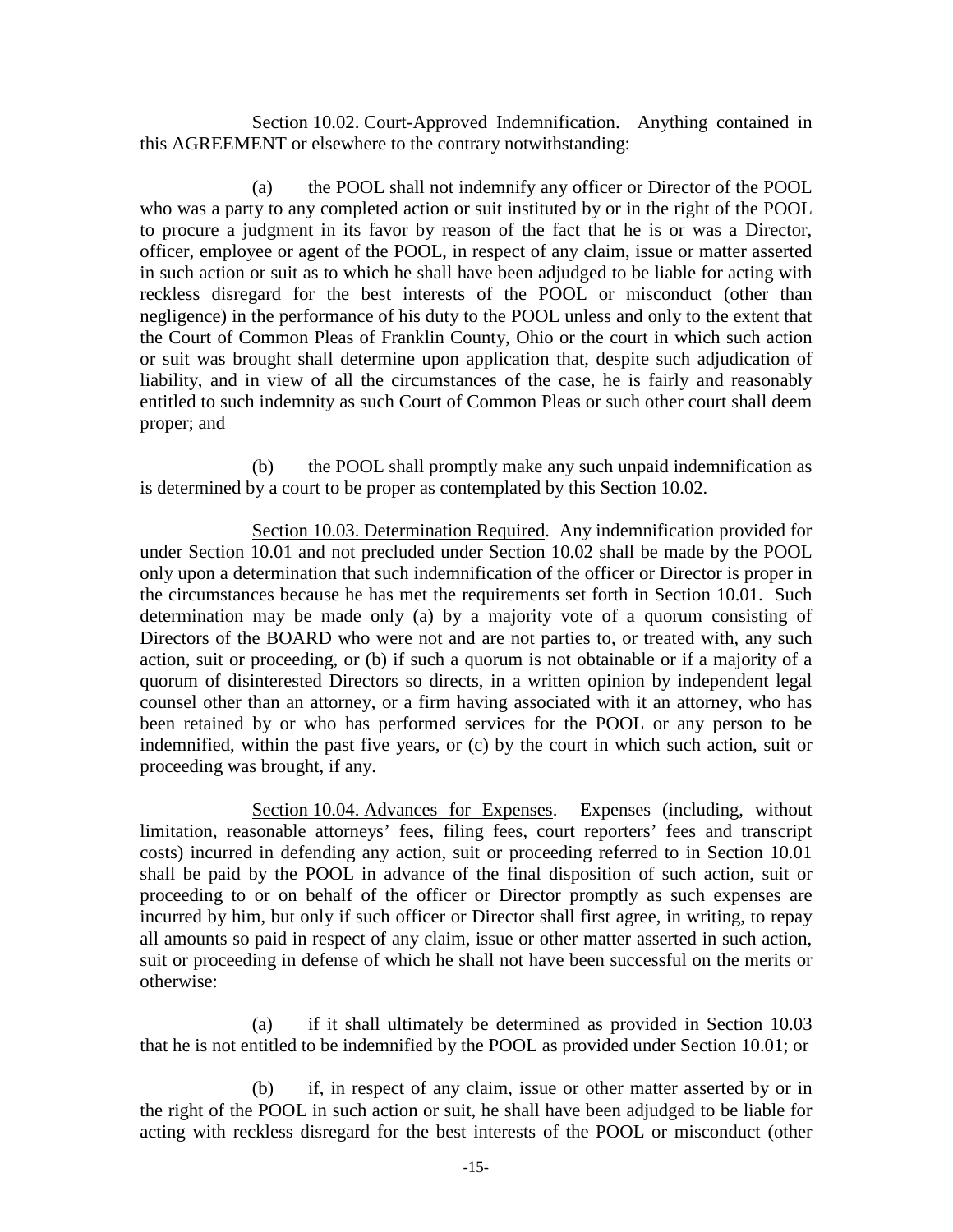than negligence) in the performance of his duty to the POOL, unless and only to the extent that the Court of Common Pleas of Franklin County, Ohio or the court in which such action or suit was brought shall determine upon application that, despite such adjudication of liability, and in view of all the circumstances, he/she is fairly and reasonably entitled to all or part of such indemnification.

Section 10.05. Article Ten Not Exclusive. The indemnification provided by this Article Ten shall not be exclusive of, and shall be in addition to, any other rights to which any person seeking indemnification may be entitled, and shall continue as to a person who has ceased to be an officer or Director of the POOL and shall inure to the benefit of the heirs, executors, executors, and administrators of such a person.

## **ARTICLE ELEVEN MISCELLANEOUS**

Section 11.01. Ohio Law Governs. This AGREEMENT shall be governed by and construed in accordance with the laws of the State of Ohio.

Section 11.02. Enabling Action by Members. If any action requiring the vote, consent or approval of any or all MEMBERS of the POOL, is required in order to make permissible or lawful any actions contemplated by this AGREEMENT, each Director will vote for such action on behalf of its MEMBER.

Section 11.03. Counterparts. This AGREEMENT and any amendment hereto may be executed in one or more counterparts, each of which shall be deemed to be a duplicate original, but all counterparts taken together shall constitute one and the same AGREEMENT.

Section 11.04. Severability. The invalidity or unenforceability of any provision of this AGREEMENT in any particular respect shall not affect the validity and enforceability of any other provision of this AGREEMENT or of the same provision in any other respect.

Section 11.05. Captions. All captions used in this AGREEMENT are for convenience or reference only, do not form a substantive part of this AGREEMENT and shall not restrict or enlarge any substantive provision of this AGREEMENT.

Section 11.06. Notices. All notices and other communications required or permitted under this AGREEMENT shall be in writing and shall be mailed by regular U.S. mail, postage prepaid, or otherwise delivered by hand or by messenger, addressed (a) if to a MEMBER, to the Director representing that MEMBER at such Director's address set forth on the last page of this AGREEMENT or at such other address as the MEMBER or Director shall have furnished to the POOL in writing or (b) if to the POOL, at the POOL address set forth on the last page of this AGREEMENT and addressed to the attention of the Secretary of the POOL or at such other address as the POOL shall have furnished to the MEMBERS in writing. Each such notice or other communication shall for all purposes of this AGREEMENT be treated as effective or having been given (a)